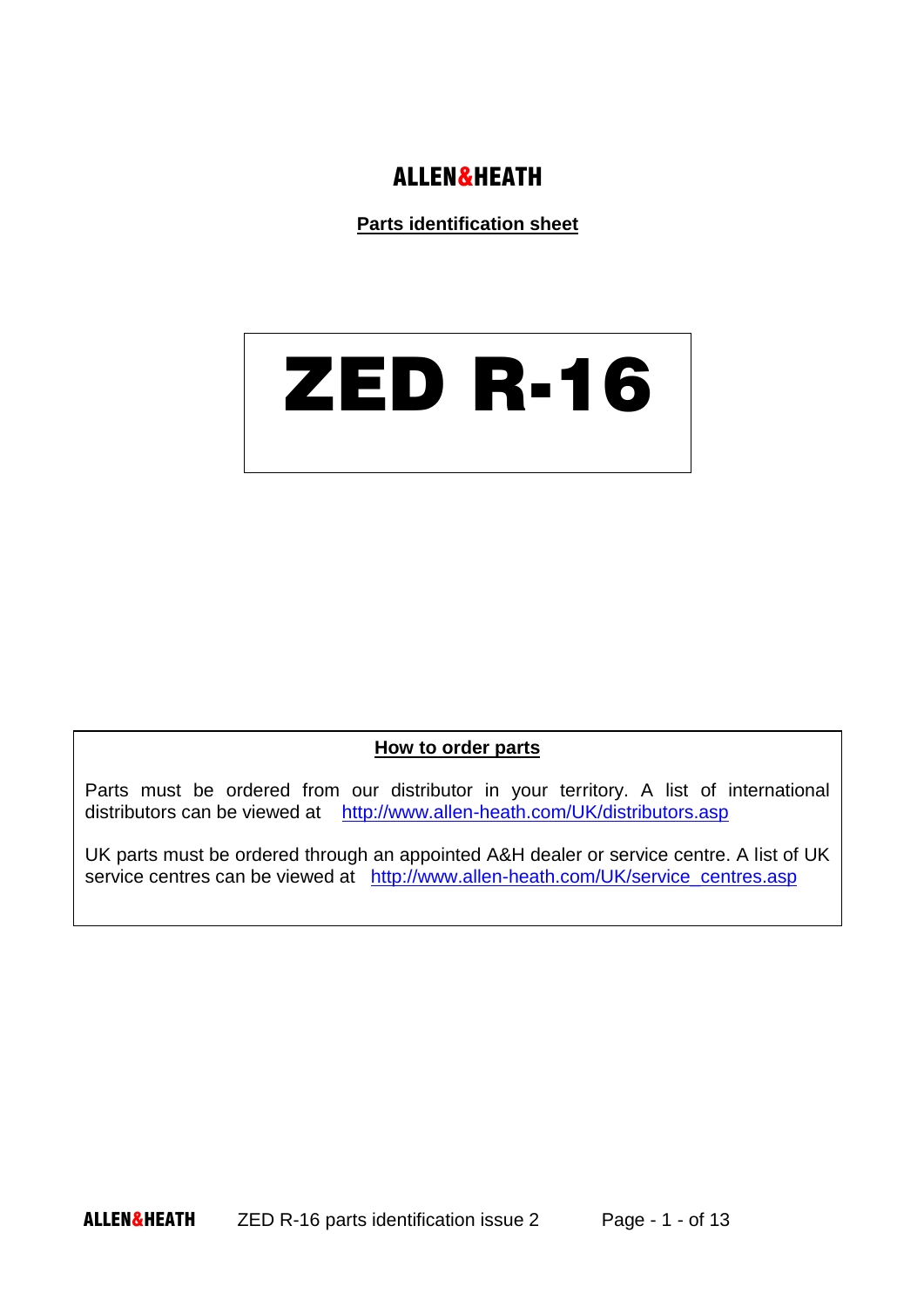#### **EXTERIOR PARTS:**

Side moulding Left AA6741**-L** Right AA6741**-R**





## **Mono channel**

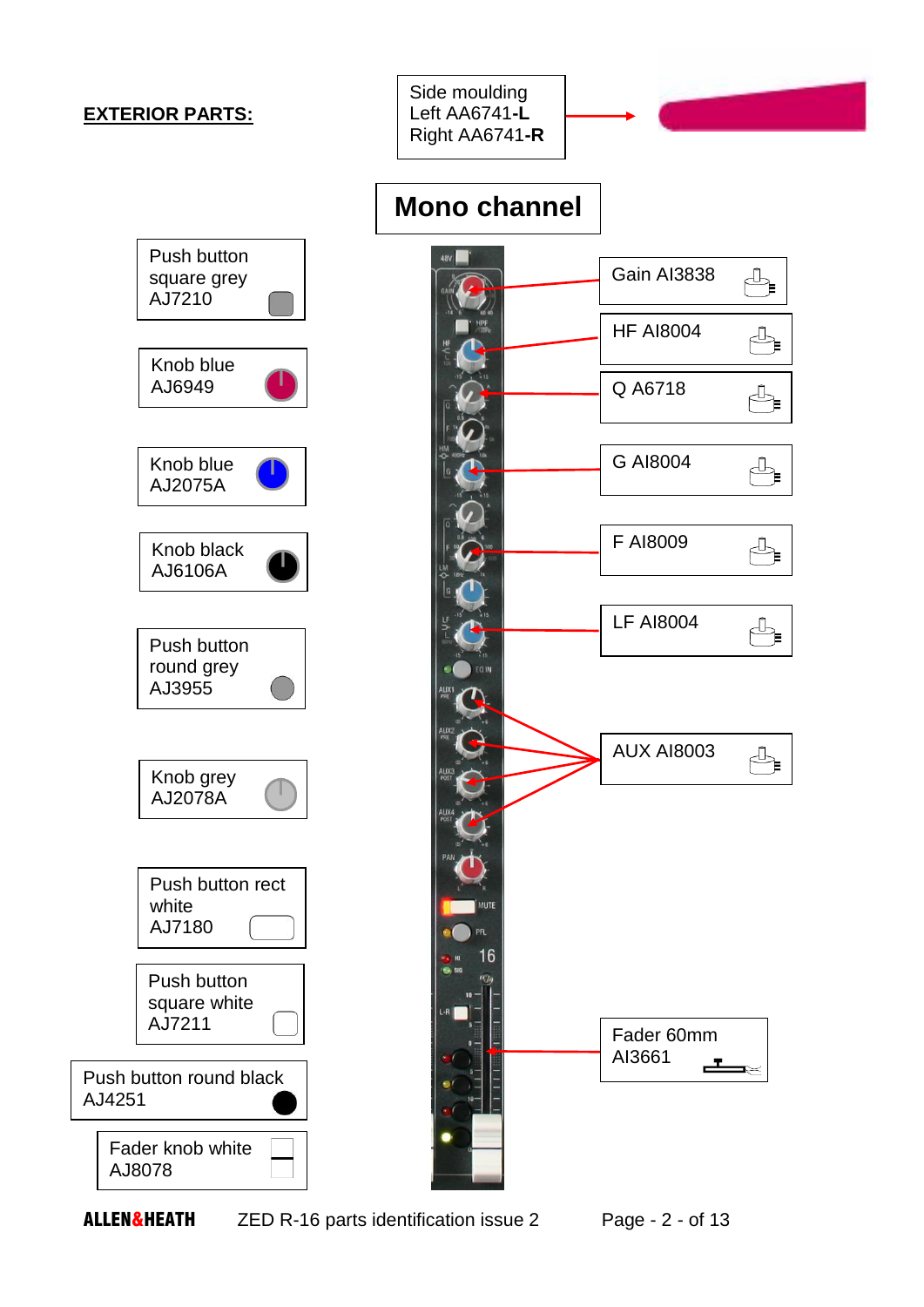#### **Stereo channels**

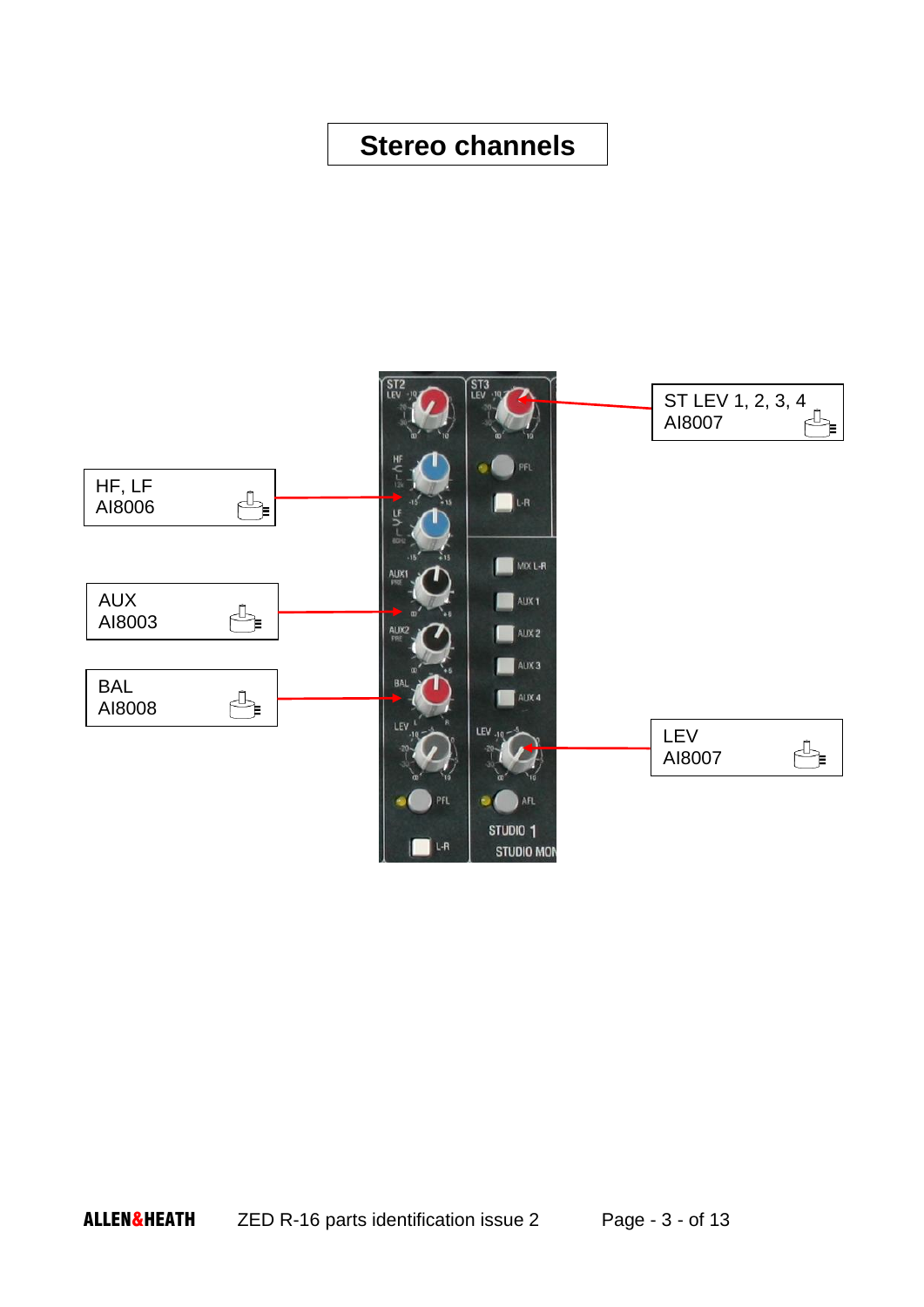#### **AUX masters**





## **MIDI & LR master faders**

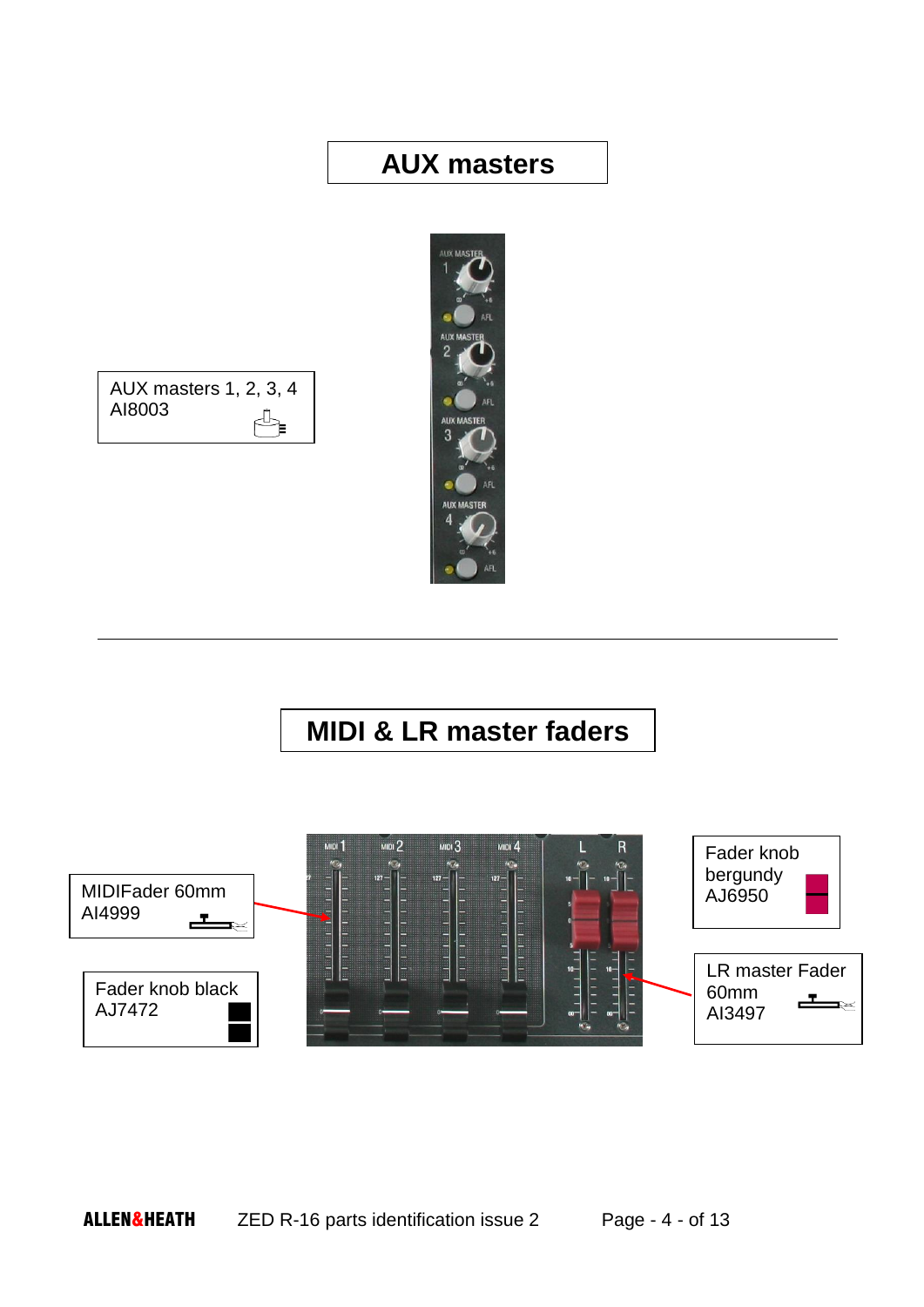## **Monitor section**

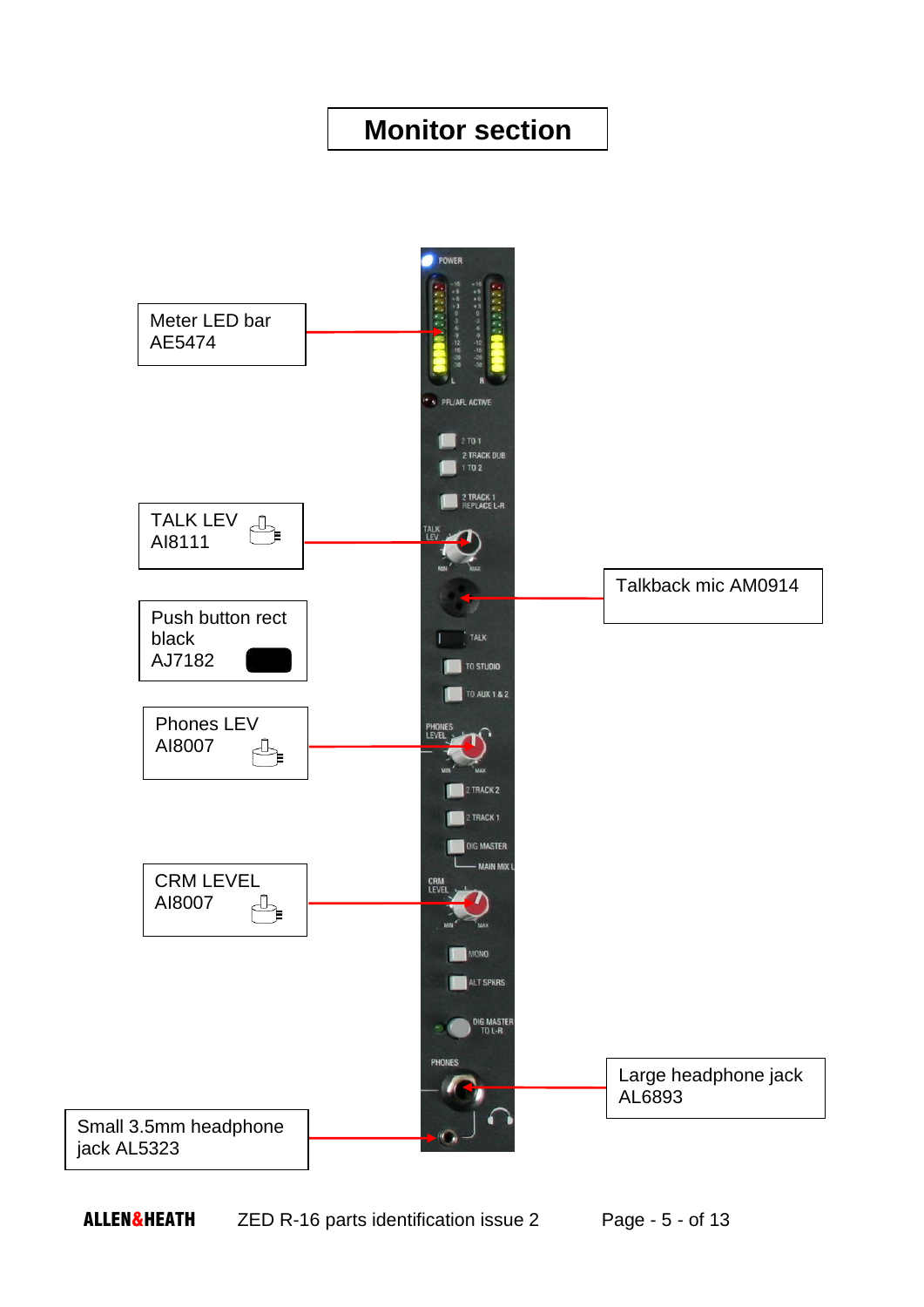## **MIDI & keymat**

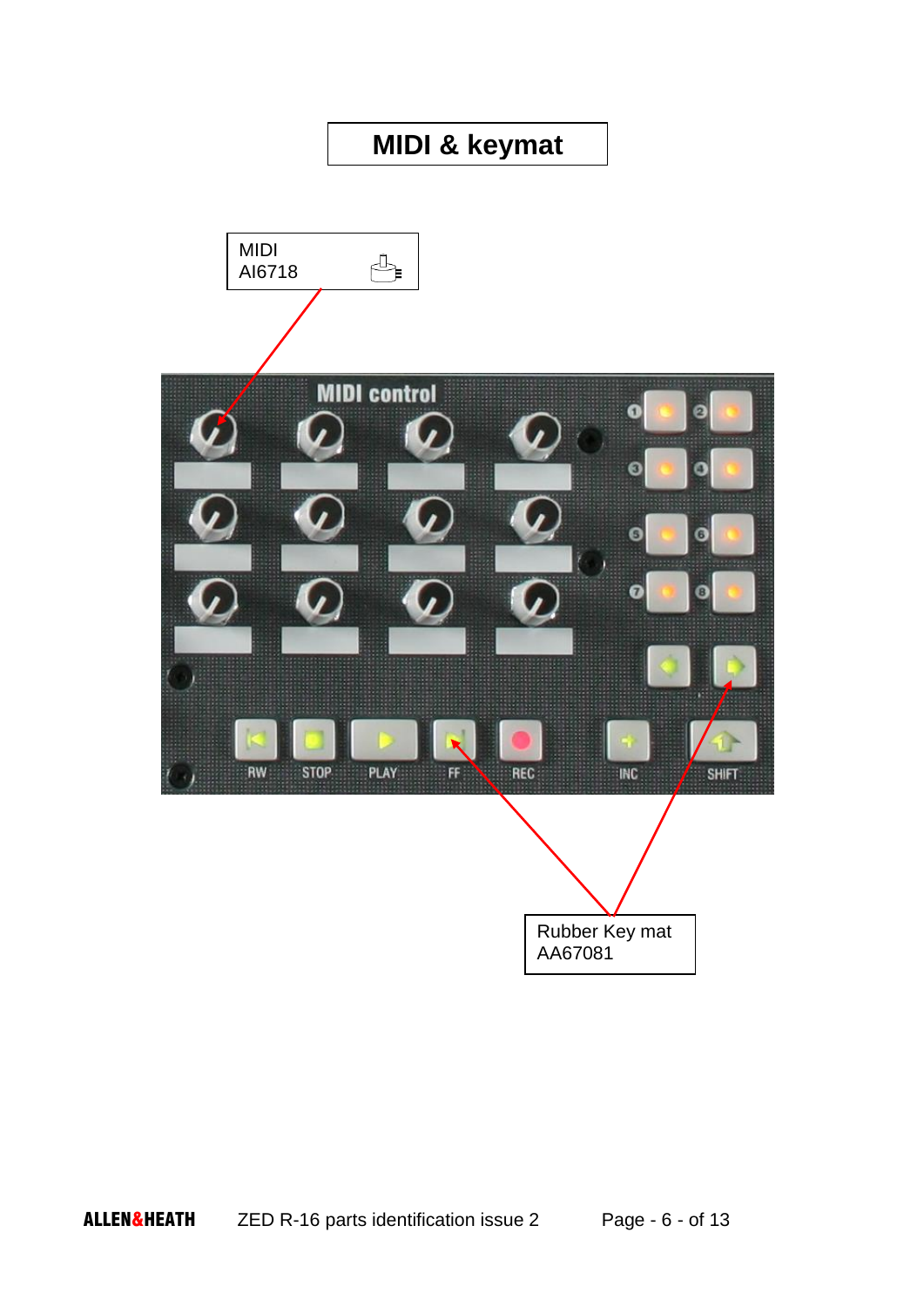#### **Connectors**



## All Jacks are **AL6893**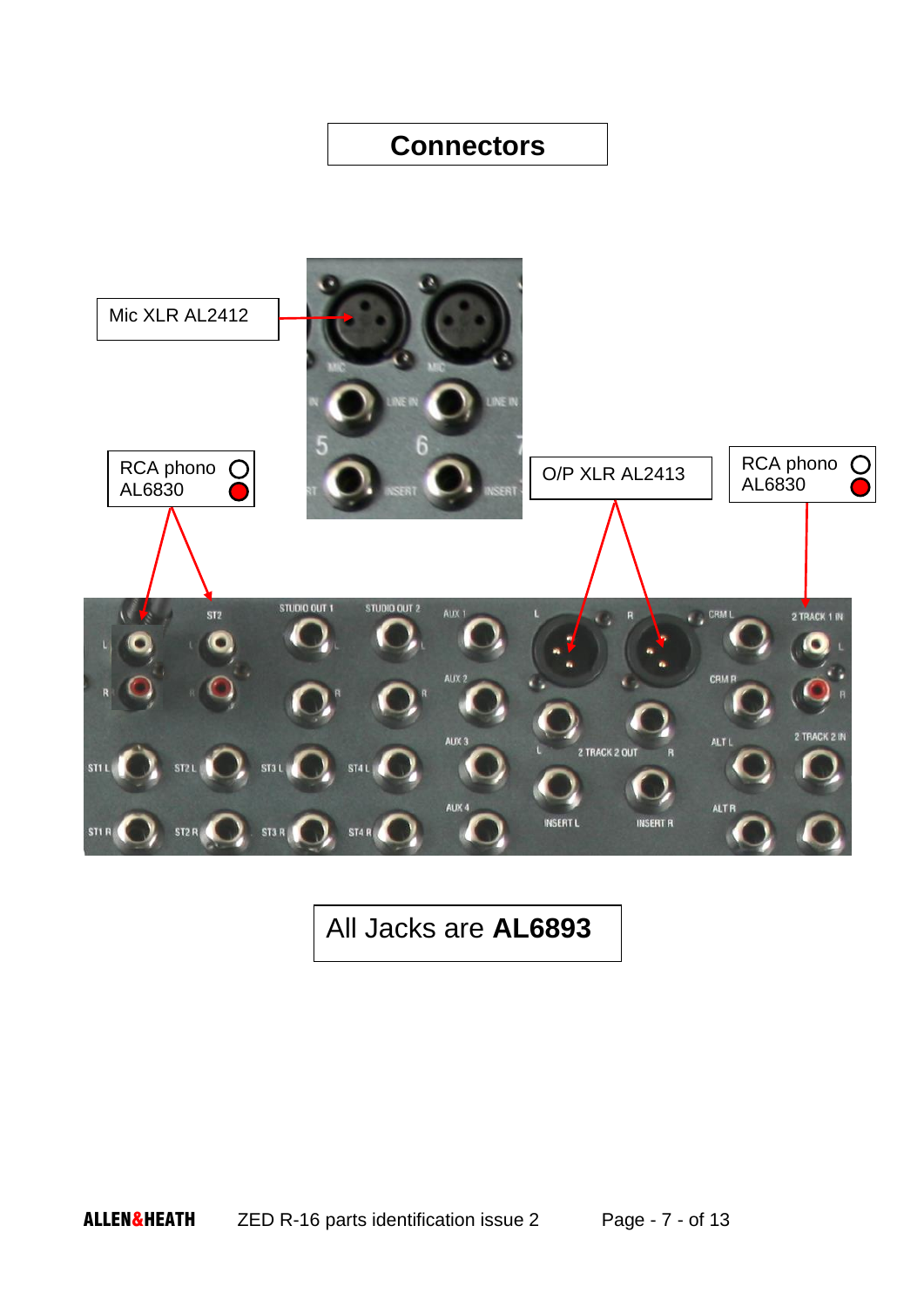#### **INTERIOR PARTS:**



#### **AL7238 main**

**AL7239 stereo / studio to fader master AL7240 keypad to fader master AL7241 fader 1 to fader master AL7242 fader 2 to fader master AL7243 fader to fader distribution AL7244 firewire 1 to fader distribution AL7245 firewire 2 to fader distribution AL7246 firewire 3 to fader distribution AL7247 firewire 4 to fader distribution AL7248 firewire to fader master AL7249 firewire to master distribution**

## **Harnesses**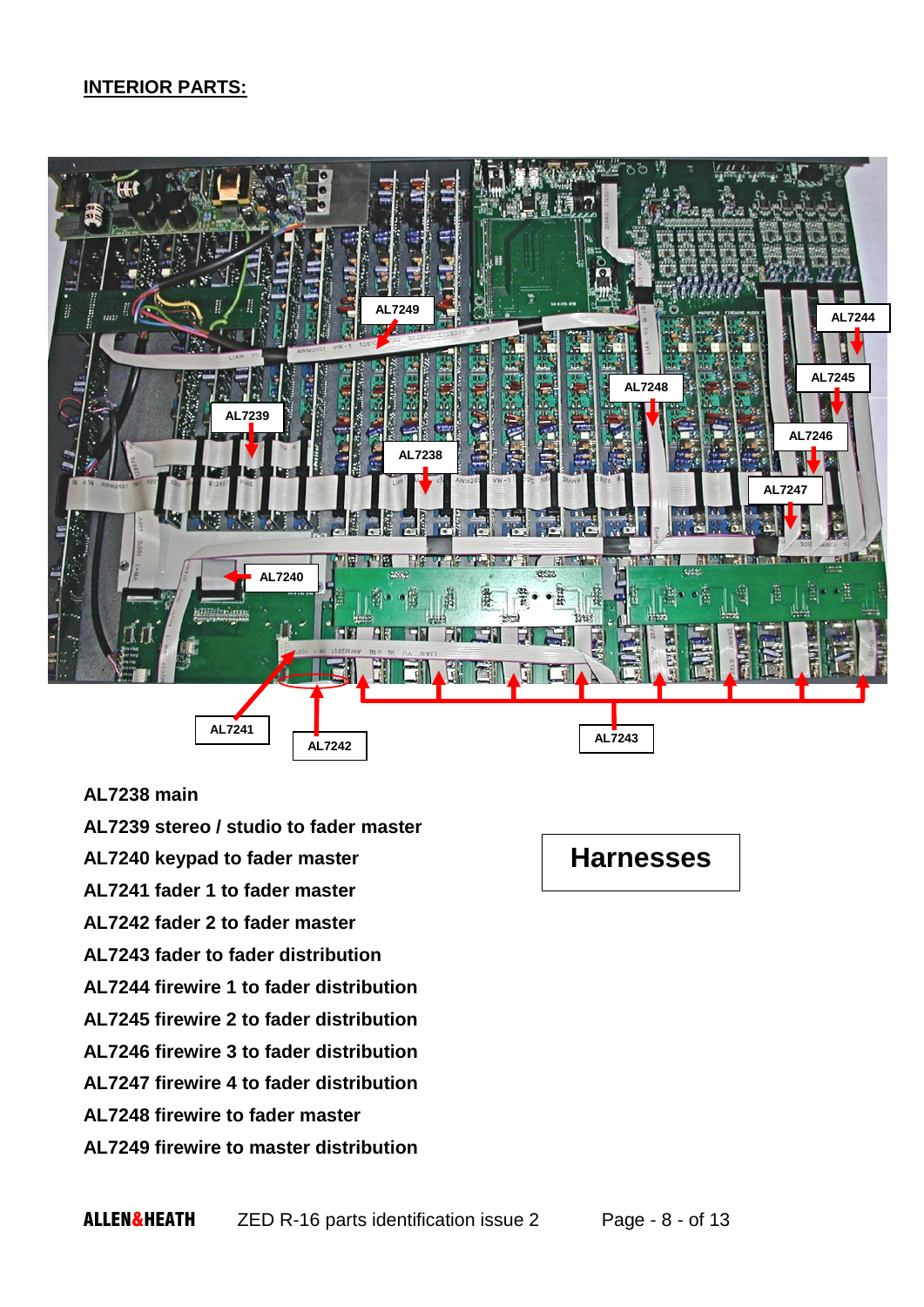

**PCB**

Firewire audio 003-816



Mono i/p 003-817



Stereo i/p 003-818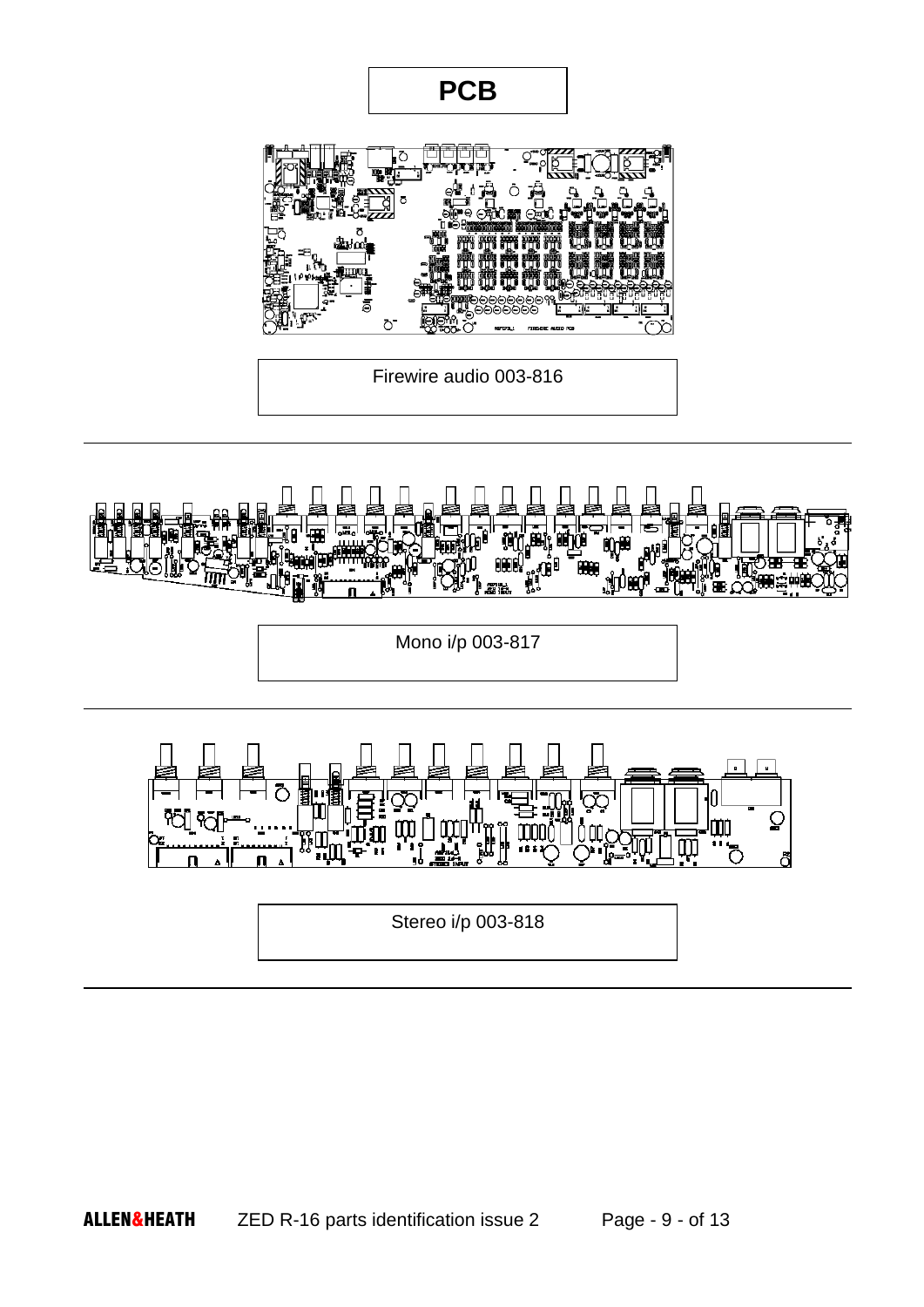

Φ - Щ **ETHILIS** 

Aux master 003-820



Master LR 003-821



Master out 003-822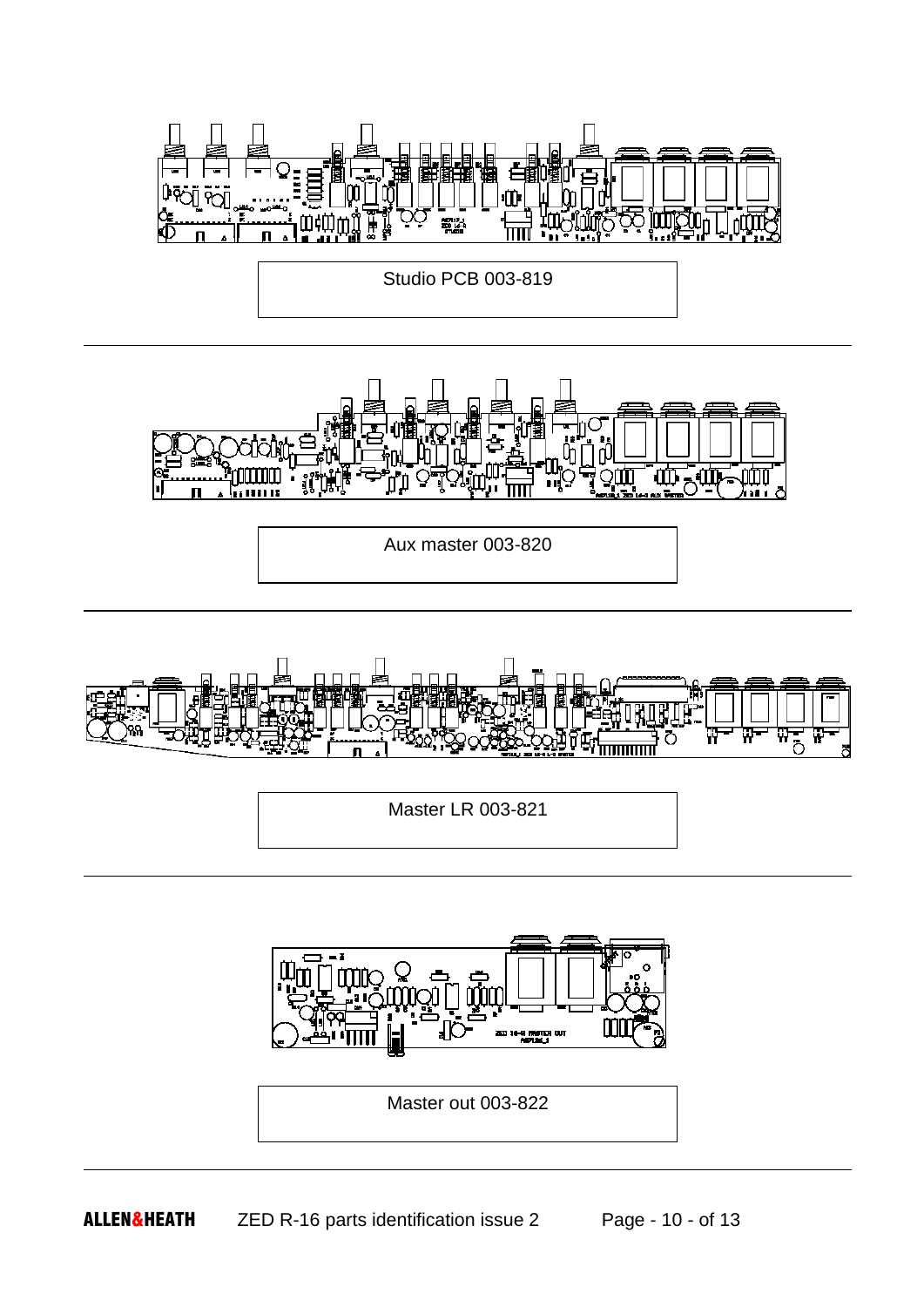





Fader 1 003-824 Fader 2 003-827



Fader master 003-825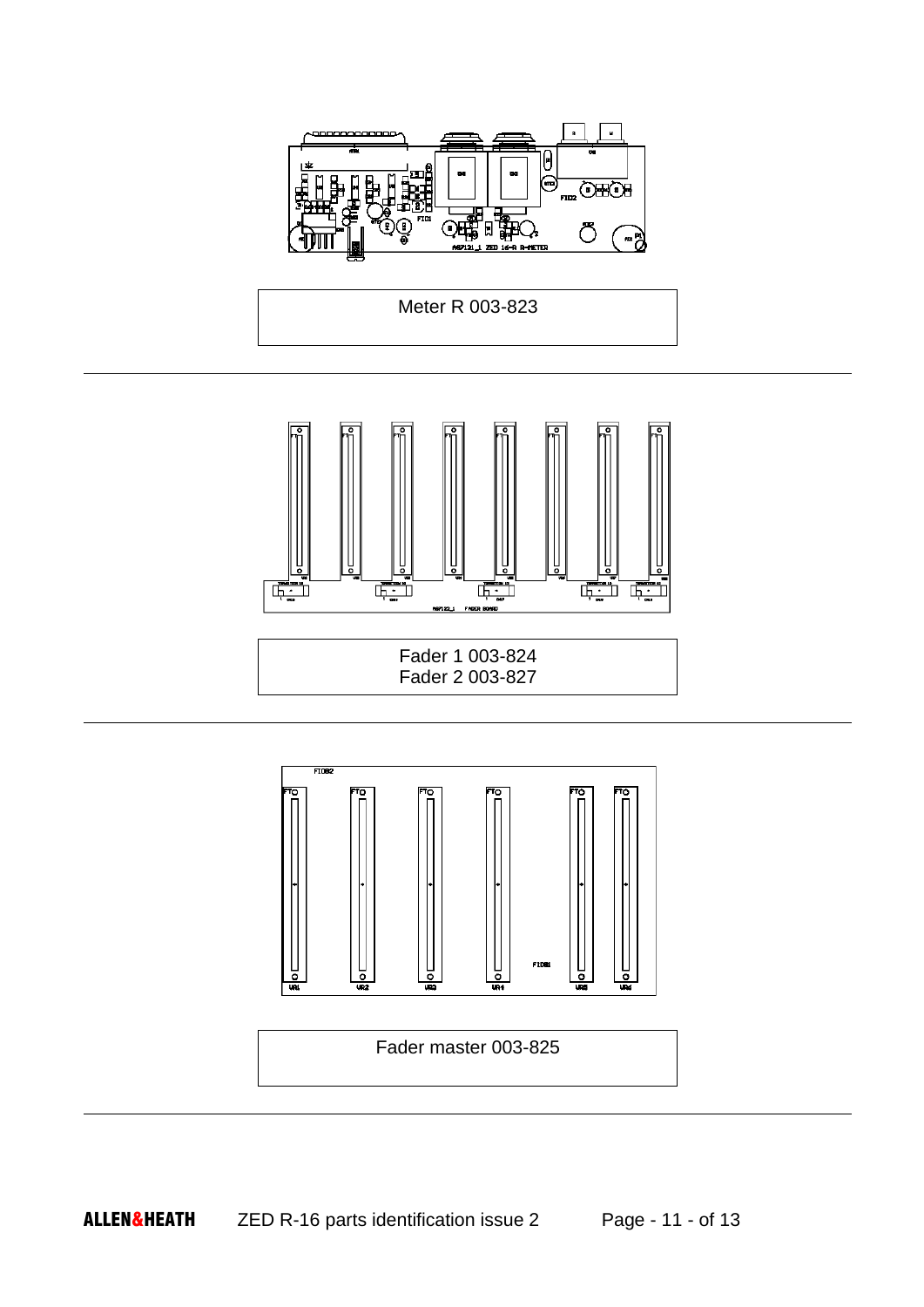